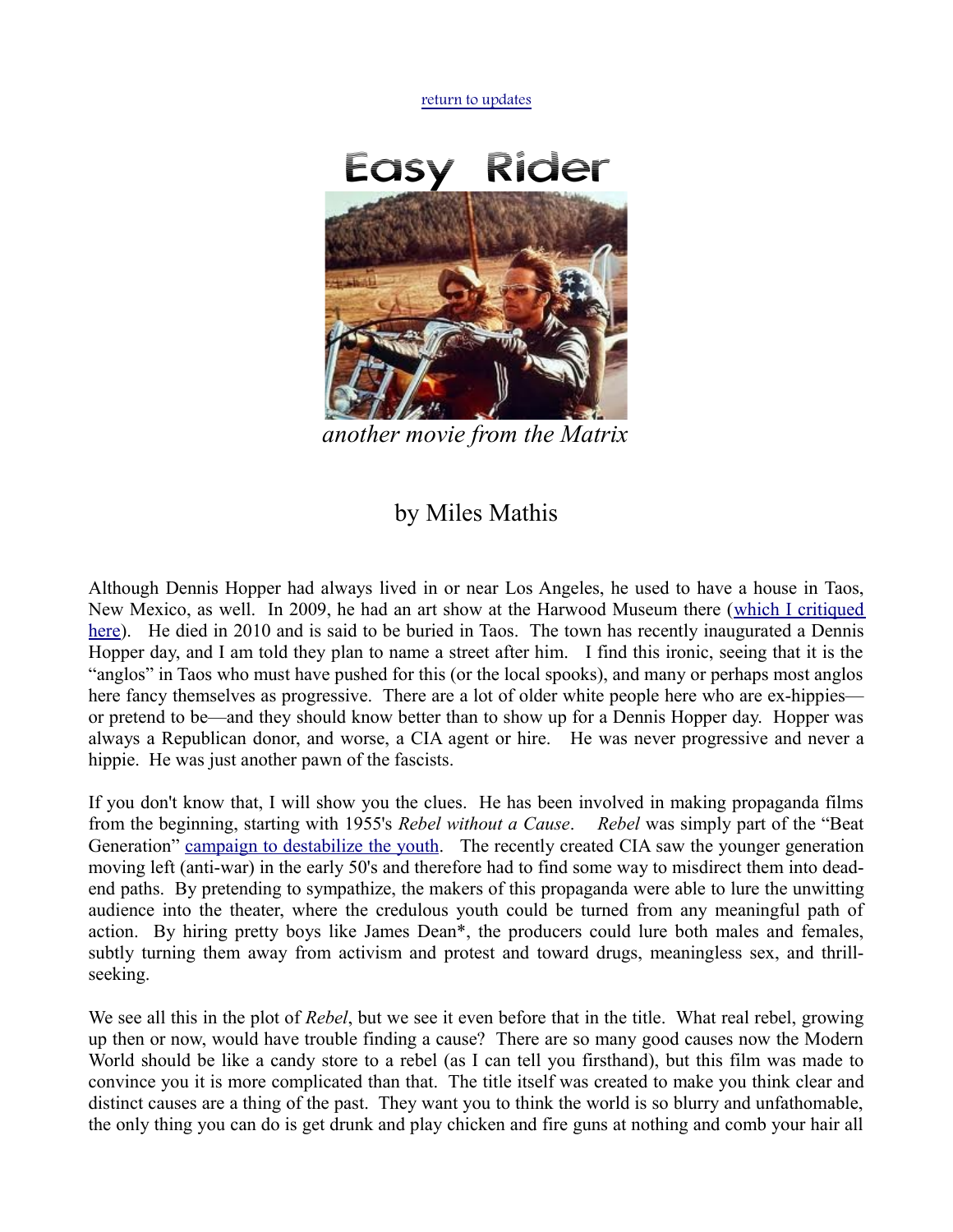day.

We see this again in the way the movie corrupts the message of the book it was taken from. The book *Rebel without a Cause: The Hypno-analysis of a Criminal Psychopath* was written by psychologist Robert Lindner, and obviously his main character is not a working-class hero. His title implies that a Rebel without a Cause is in fact a psychopath: someone incapable of political, social, or other meaningful action. But the Hollywood movie inverts that logic, trying to glorify the juvenile, narcissistic floundering of pretty boy Dean, selling it to the youth as a cool counterculture. In other words, while Lindner wanted to steer you away from being a psychopath, the CIA wanted to steer you toward being one. If you were a psychopath, you would most likely be too into yourself to cause them or the governors any trouble. And if you were a psychopath, well, you were immediately that much easier for them to understand.

That very same inversion was used again and again by the same people, and we can skip ahead to the 1967 film *The Trip*, written by Jack Nicholson and starring Hopper and Peter Fonda. In this one, the subtitle uses LSD to stand for "A **L**ovely **S**ort of **D**eath." They pretend to be warning the audience against LSD, but they are really pushing it. If they were really warning against LSD use, they wouldn't use the word *lovely*, would they? They wouldn't use dancing naked women to draw you in, would they?





That doesn't look like much of a warning to me. More like a beacon. As is this: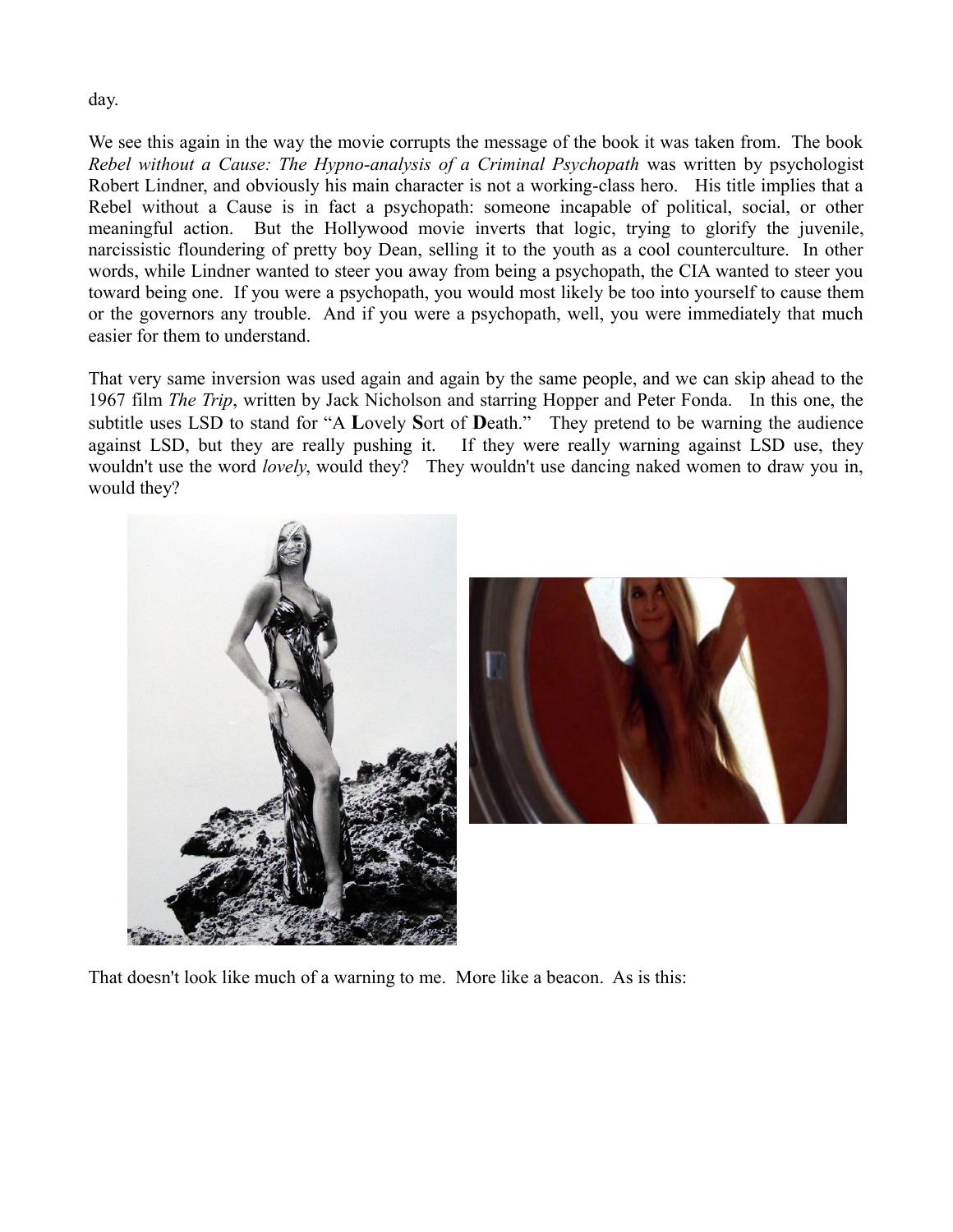

Yes, Fonda's character is supposed to "crack-up" at the end, at least in special effects, but he gets to boink this package first:



That will seem like a fair trade to most guys, so the film doesn't act as much of a deterrent. Just the opposite.

Let's look at some more clues. Wikipedia tells us:

[*The Trip* director] Corman included inscrutable fantasy sequences including one where Fonda is faced with revolving pictures of Che Guevara, Sophia Loren and Khalil Gibran in a wildly lit room. For no apparent reason, a little person riding a merry-go-round in the background blurts out "Bay of Pigs!!"

Clues galore there, although I won't have time to hit them all. I will unwind only the last one. It is a clue because the Bay of Pigs was another piece of manufactured propaganda. In short, it never happened. Rather than prove that in gory detail, let me just put it this way: did you know that the Russians don't believe in the Bay of Pigs? Why should they? Say you were taught in school that Russia wanted to overthrow St. Lawrence Island in the 1960's. As part of this story, you were taught that the entire Russian navy was repulsed from the island by small band of Eskimos using sticks and rocks, and that Russia decided to turn back, never to return. Would you believe it? Or, say you were taught in school that Trajan led ten Roman legions against the island of Guernsey in 100 AD, and that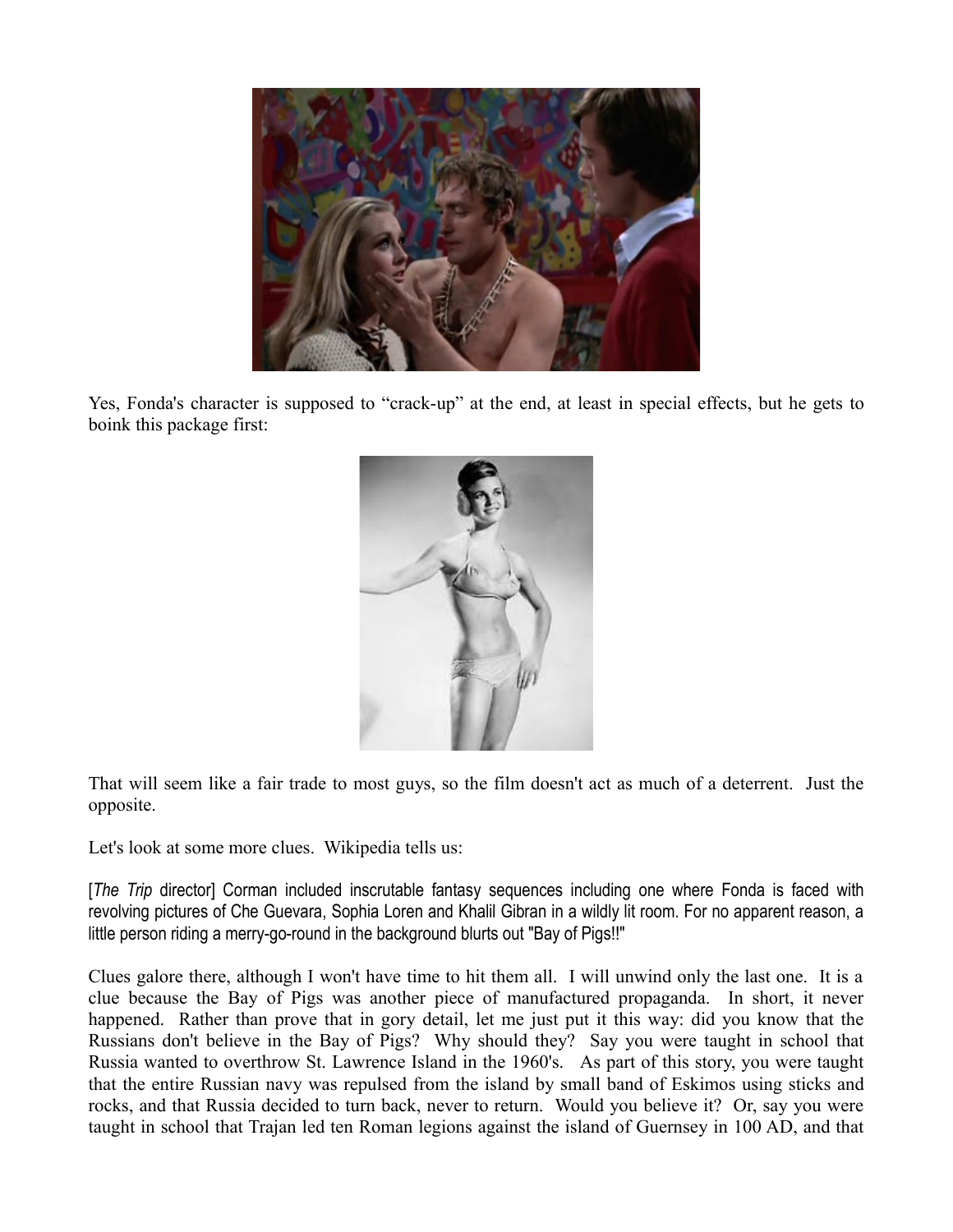although the island was inhabited only by a Celtic nunnery, the Romans were routed and never returned. Would you believe it? Or say you were taught that Alexander the Great led 100,000 men against the island of Thasos in 330 BC, only to be turned away by a pack of ferocious sea lions. Would you believe it? Well, the Bay of Pigs story is just that believable. The entire US military—which already has a base on the island, and *had* since 1903—can't invade an island with no appreciable air force or navy, and a tiny army? The burden of proof for such a preposterous story isn't on me, it is on them. All the evidence I have seen looks manufactured, and the story doesn't make any sense from the first word. So the question is, why would anyone believe it?



The reason it is included in this 1967 film is to act as more confusion. They are showing you other stories you have already bought, so that you will buy the current one. If you are stupid enough to buy the Bay of Pigs story, you may be stupid enough to go out and buy some LSD.

Beyond that, the film (like the later *Easy Rider*) misdirects you into the source of all these drugs. You are meant to think the hippies or the Mexicans or the Mob is supplying it, while of course it has always been our own government manufacturing it and supplying it.

Which brings us to *Easy Rider*, which opens with our two fake hippies smuggling cocaine from Mexico to Los Angeles. I suggest you read a book by Gary Webb called *Dark Alliance*, which will educate you on who is really smuggling cocaine into Los Angeles. In short, it isn't the hippies, and never was. It is the CIA. *Easy Rider* was written and directed and acted by the CIA, to divert the blame away from themselves and toward the hippies. The film was part of the counter-intelligence push in the late 1960's, which included both the CIA (Operation Chaos) and FBI (Operation Cointelpro). The goal was destabilization and destruction of the hippie and antiwar movements, which were threatening to cut into the profits of the war machine.

We see Peter Fonda in both these films, and he was always just another government asset, like most in Hollywood. The Fondas came from Omaha, and Omaha has long been one of the conduits to Hollywood. It is a hellish place, even by American standards. It is the home of Offutt Air Base and Conagra Foods, as well as of Warren Buffett. The manufactured Malcolm X came from there. The Gallup Poll—another arm of propaganda—is based there. Enron came from there. In the 1960's, race riots were manufactured in Omaha to drive blacks out. A 30-50% housing loss in North Omaha partially achieved that, allowing for the later gentrification of central Omaha.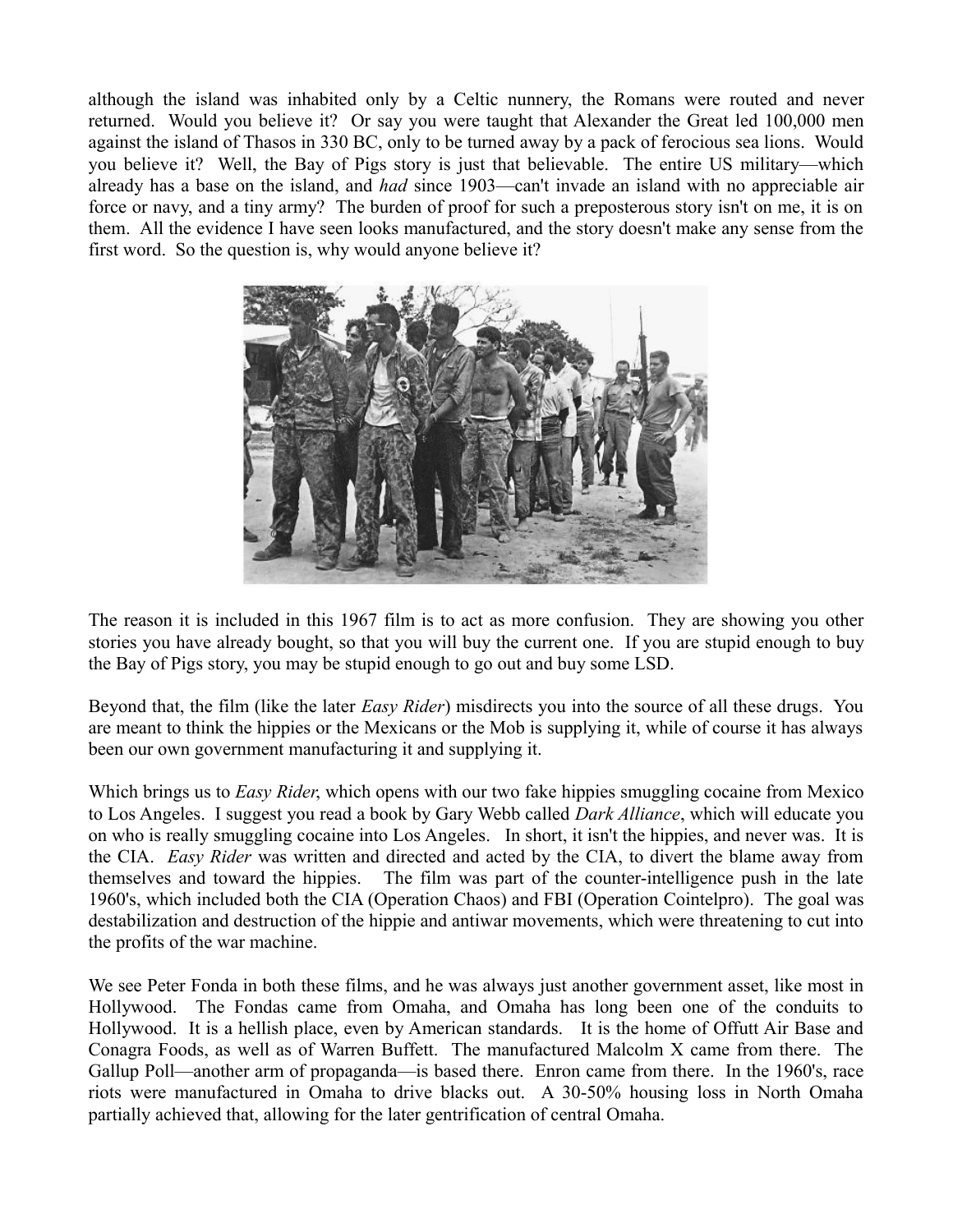Peter's father Henry was sold as a New Deal Democrat, but his most famous foray into politics is probably his involvement in JFK's PT-109 story, which Fonda helped to sell in 1960. That story, like most others you have been taught, is fiction. Remember, JFK's dad Joseph was the owner of RKO studios in Hollywood in the late 1920's, early 30's, so there were direct links between Hollywood and government going way back. When I say that much of the reported history of the US is scripted (falsified), I am not making an airy accusation. Those in government have had direct access to the best fiction writers and producers in the world for over a century, and they have made full use of that access.

But back to *Easy Rider*. Remember, Fonda's character doesn't just dress in red, white and blue leathers, he wears an Office of the Secretary of Defense Identification Badge. Real hippies never wore flags, unless they were worn upside-down as distress signals; but in Hollywood films, hippies are always wearing red, white and blue. Fonda's flag is rightside-up. Even stranger is that badge. An OSD badge is for soldiers assigned to the Secretary of the Defense. It was first created in 1949. CIA was created in 1947. No hippie would be wearing that badge, or would even know what it was. A hippie couldn't get one even if he wanted it. They didn't sell them at the five-and-dime. Its inclusion in the film is both an inside joke and a signal to other insiders. It says, "This film is not what it seems. Don't worry. We are only pretending to think hippies are worth making movies about."

Another thing the movie was created specifically to do is to induce a war between rednecks and hippies. This war had to be induced by Hollywood, since it wasn't happening on its own. As now, there were actually alliances being forged in the 1960's between rural folks and peace-niks, since all middle and lower class folks were sick of continuous war, anti-democratic policies, and unfair taxation. We see a similar thing if we study the relationship of real hippies to blacks and other minorities: we see budding alliances. But the government couldn't have that. They needed to created tension between hippies and all other groups, and the best way to do that was to manufacture it. Make films about it, write books about it, report it in the press, and so on. Say it was happening even though it wasn't. Then as now, many people will believe it if they see it on TV or in a movie, though it contradict their own experiences.

This continues to happen up to the present time, and most of the racial and class hatred in this country has to be manufactured by the government. Without the government faking events every week, people would soon learn to get along.

*Easy Rider* was made in 1969. Remember what else happened in 1969? Something to do with hippies? That's right: the Manson Family murders. Most people don't remember that Hopper acted as the mouthpiece not of the hippies then, but of the Los Angeles Police Department. He reported to the *LA Times* that

They [at the Tate house] had fallen into sadism and masochism and bestiality—and they recorded it all on videotape, too. The L.A. police told me this. I know that three days before they were killed twenty-five people were invited to that house for a mass-whipping of a dealer from Sunset Strip who'd given them bad dope.

Why would the police tell him this? Do we have any solid evidence of this, or are we just supposed to take Hopper's word for it? Where is the tape? They lost it. Do we have testimony from anyone who was actually there? No. All the court proceedings and evidence are a joke. So Hopper now just looks like a narc. He looks like an official spokesperson for the police or FBI, planting fake stories—which is exactly what he was.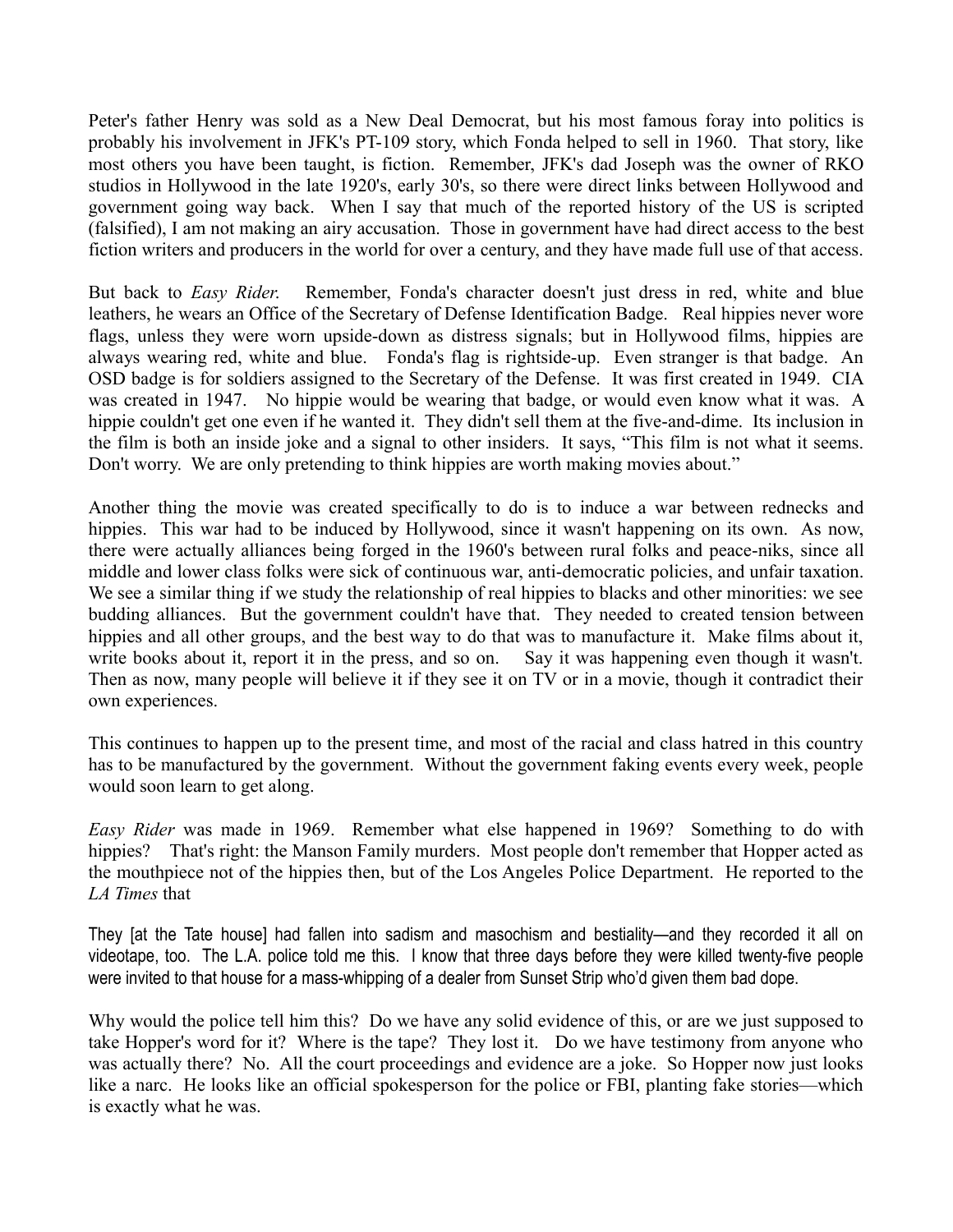Which brings us in a great circle back to Dennis Hopper day in Taos, New Mexico. For some reason, this non-event was picked up by the Associated Press and [reported all over the country.](http://www.philly.com/philly/entertainment/20140517_ap_bd16e6e3bae64e2b9ed7d0e75f8b7a07.html) I rode my bicycle through at the peak of the non-event, and there were only a few dozen people attending, most of them there to hear the local bands. Although the day was warm and sunny, Dennis Hopper's ghost drew fewer people to the plaza than the normal Thursday shows in the summer. The number of motorcycles present was also minimal, and the AP admits only a couple dozen showed up. To see why this event bombed, let's study the town manager's quote from the AP story:

Town Manager Rick Bellis says the day is aimed at recognizing Hopper's contributions as a resident, a filmmaker, a supporter of the arts and for simply being a "colorful member" of the community. "His image really represents the spirit of Taos," Bellis said. "He was independent, slightly eccentric but incredibly talented. He sort of became a symbol for a whole new generation."

Either Bellis knows nothing about Hopper, or doesn't care. I suspect he is just desperate to sell Taos, by hook or crook. That is what town managers are paid to do, among other things. But everything he says is false. Hopper was never independent. Hired propagandists are not independent. CIA jobbers are not independent. Hollywood mouthpieces are not independent.



That's the pic they are running with this AP story, but that isn't Hopper, that is Hopper *playing* a hippie. It is an act. It is fiction. In real life, Hopper was a government man, a Republican, and a CIA toadie.

He was never a supporter of the arts, either. Just the opposite. When he came here in 2009 to "curate" himself and his buddies into the town museum, he and the art critic Dave Hickey used it as an opportunity to slander the working artists of Taos, calling them ignorant and provincial. He and the others on the dais were reported in the *TaosNews* making fun of realism and beating the drum for more avant garde nullities. It was clear they wished to turn the Harwood into another front for Modernism, forcing their non-art down the throats of Taosenos who have no interest in it. In large part they have done this, taking local taxdollars to it.

In this, Hopper was again acting as a CIA hire. The CIA has been promoting Modernism since before WWII, [and admits it.](http://mileswmathis.com/stoner.pdf) So Hopper was not a supporter of the arts, he was just another conman promoting non-art. Like the rest, his job was not to encourage art, but to destroy it.

And does his image "represent the spirit of Taos—a symbol for a whole new generation?" I would like to think not, but could be convinced it does. We have seen that Hopper was always a big phony selling a pack of lies, and the reality of Taos—and of America in general—fits that description. I would like to